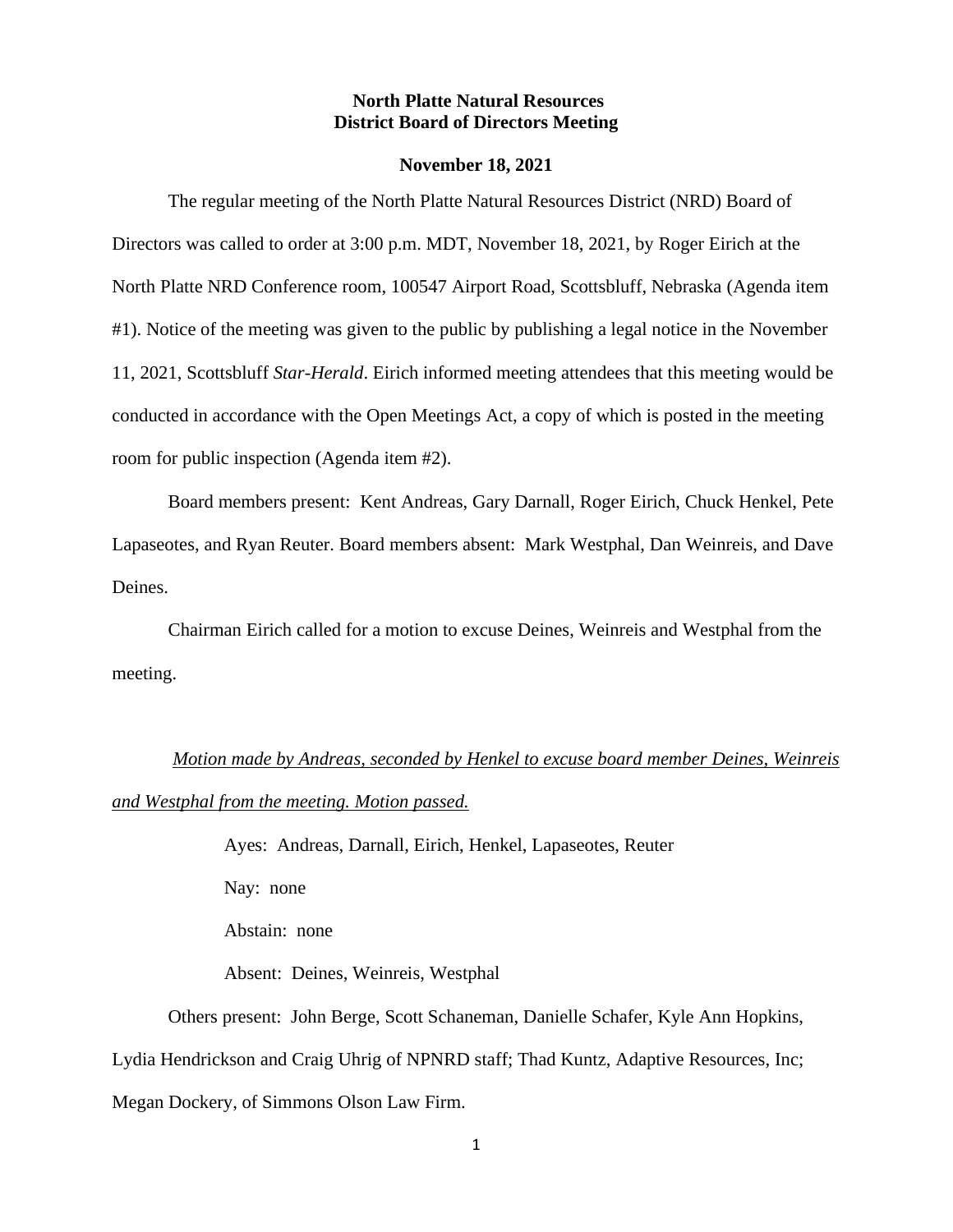The following items of informational material were made available to the Directors electronically prior the Board Meeting:

- 1. Meeting Notice
- 2. Agenda
- 3. Minutes, North Platte Natural Resources District Board of Directors Meeting, October 14, 2021.
- 4. Treasurers Report
- 5. Manager's Report
- 6. North Platte Natural Resources District, Long Range Implementation Plan.
- 7. Power Point Presentation, "Aquifer Life Analysis-Historical Water Levels" by Thad Kuntz, with Adaptive Resources Inc.
- 8. Power Point Presentation, "Small Watershed Study in Garden County, Ash & Plum Creek Analysis" by Thad Kuntz, with Adaptive Resources Inc.

## **3. Approval of Minutes of Previous Meeting**

The Board reviewed the minutes of the October 14, 2021, regular Board meeting.

*Moved by Andreas, seconded by Reuter, to approve the minutes of the October 14, 2021* 

*regular Board meeting. Motion passed.*

Ayes: Andreas, Darnall, Eirich, Henkel, Lapaseotes, Reuter

Nay: none

Abstain: none

Absent: Deines, Weinreis, Westphal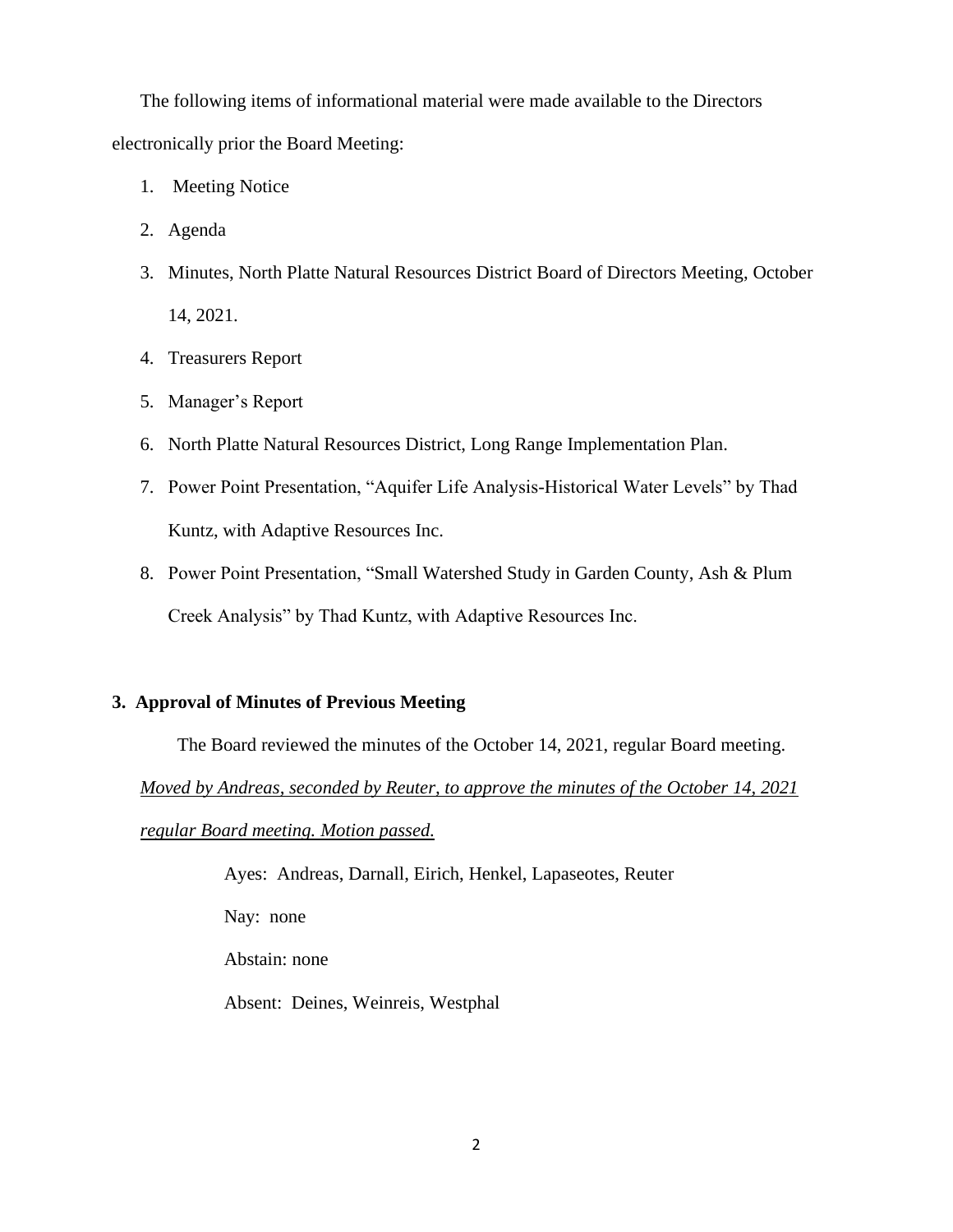Ryan Reuter reviewed the Treasurer's report with the Board. *Motion made by Henkel, seconded by Lapaseotes, to accept the Treasurer's report and pay the bills as listed. Motion passed.*

> Ayes: Andreas, Darnall, Eirich, Henkel, Lapaseotes, Reuter Nay: none Abstain: none Absent: Deines, Weinreis, Westphal

#### **5. Comments from the Public**

There were no comments from the public.

## **6. Manager's Report**

## **Administrative:**

Staff Committee Assignments – The NRD has internal staff committees that have not been terribly active over the past year. We will be reconstituting those committees to include the Safety, Wellness and Technology Committees in the coming months. The purpose of these committees is to make recommendations to management for the betterment of the workplace.

Open Enrollment for Benefits – Benefit open enrollment for health, dental, vision, dependent life, flex spending and the like will be happening over the next several weeks for employees.

Producer Roundtables – We are beginning to plan for our annual producer roundtable(s) to occur in February. We are determining now whether we will hold just one centralized meeting or meet with our landowners in each of the counties that we serve. We will continue to keep you apprised of planning. COVID – COVID numbers and hospitalizations are on the rise again in our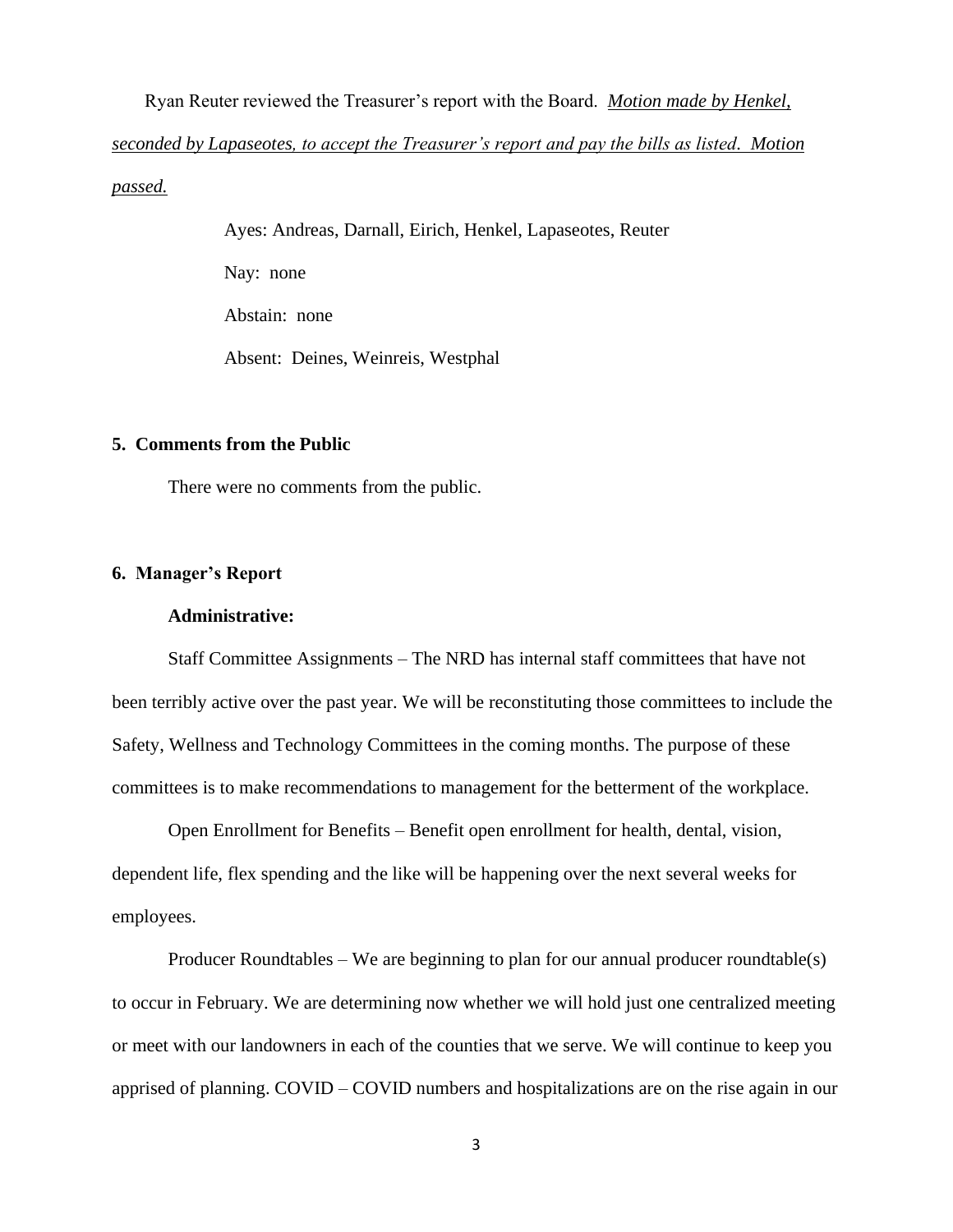area and as such, we will continue to keep our masking mandate in place for NRD personnel and highly recommend masking for the public as they visit our offices.

Holiday Information – Thanksgiving is on the 25th of November and the office will be closed the 25th and 26th. We will close at noon on December 23rd and observe the Christmas holiday on the 24th. The New Year's holiday will be observed on December 31st .

We will be doing a staff food drive and toy drive for Christmas/Thanksgiving.

We will decorate the public spaces for the holidays at our first staff meeting in December.

#### **Projects and Programs:**

Cost Share for Fire Damage – NEMA has been silent on the question as to whether they might reimburse the NRD for cost share related to fire damage sustained over the summer. We continue to consider these applications on a case-by-case basis.

Telemetry – We recently met with Justin Reinmuth of Ditto Labs to discuss potential data transmission options for our telemetry program that would be more effective and less costly using radio rather than cellular technology.

Schaneman Recharge Project – We anticipate that our permits for the Schaneman Recharge Project will be issued by the end of November.

Community Conservation Tree Program – Todd and I are working toward developing the policies and procedures for our previously proposed Community Conservation Tree program where we would cost share the removal of dead and dying trees and the replacement of those trees in our communities in our District.

DWFI Corporate Sustainability – I met via zoom recently with Nick Brozovic of the Daugherty Water for Food Institute at the University of Nebraska to discuss potential funding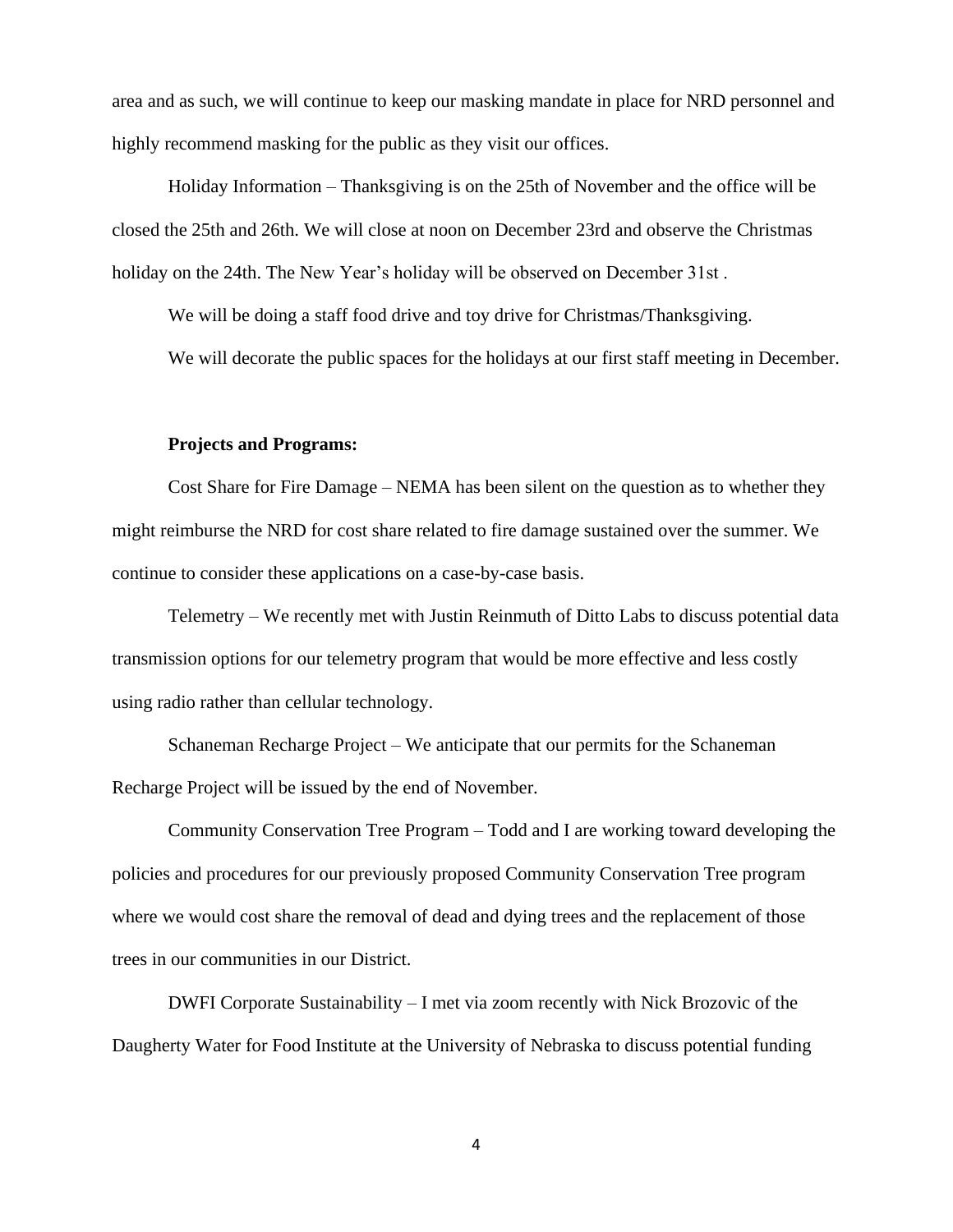options for corporate dollars to assist in resource conservation as Frito Lay and PepsiCo are doing in other parts of the state.

LR 23 – We submitted our most recent response to the letter from Senator Erdman on LR 23 and are told that there is a hearing on December 3rd in Lincoln. We have not yet been asked to testify.

Unified Plan – I will be meeting with principals from NPPD, CNPPID and the Upper Platte NRDs next week to further discuss the Unified Plan.

#### **Outreach:**

Newsletter – We will be issuing a newsletter District Wide twice this year with the first issue in Jan/February of 2022.

NSIA/NWRA Meeting – I will attend the NSIA/NWRA Meeting in Kearney November 22-23. I am on the Board of Directors of NWRA.

Gering Valley Flood Control Meeting – We hosted the semi-annual meeting of the Gering Valley Flood Control Project Permanent Maintenance Committee yesterday. I continue to serve as Secretary of that Board.

#### **7. Presentation from the Water Resources Department**

Craig Uhrig provided a presentation on the water departments activities for the past year.

There were 230 telemetry sites visited, inspected, or repaired.

450 telemetry sites were remotely read this season.

565 wells were sampled in the spring as well as the fall.

1,727 flow meters were read in October.

2,137 crop inspections were completed in October.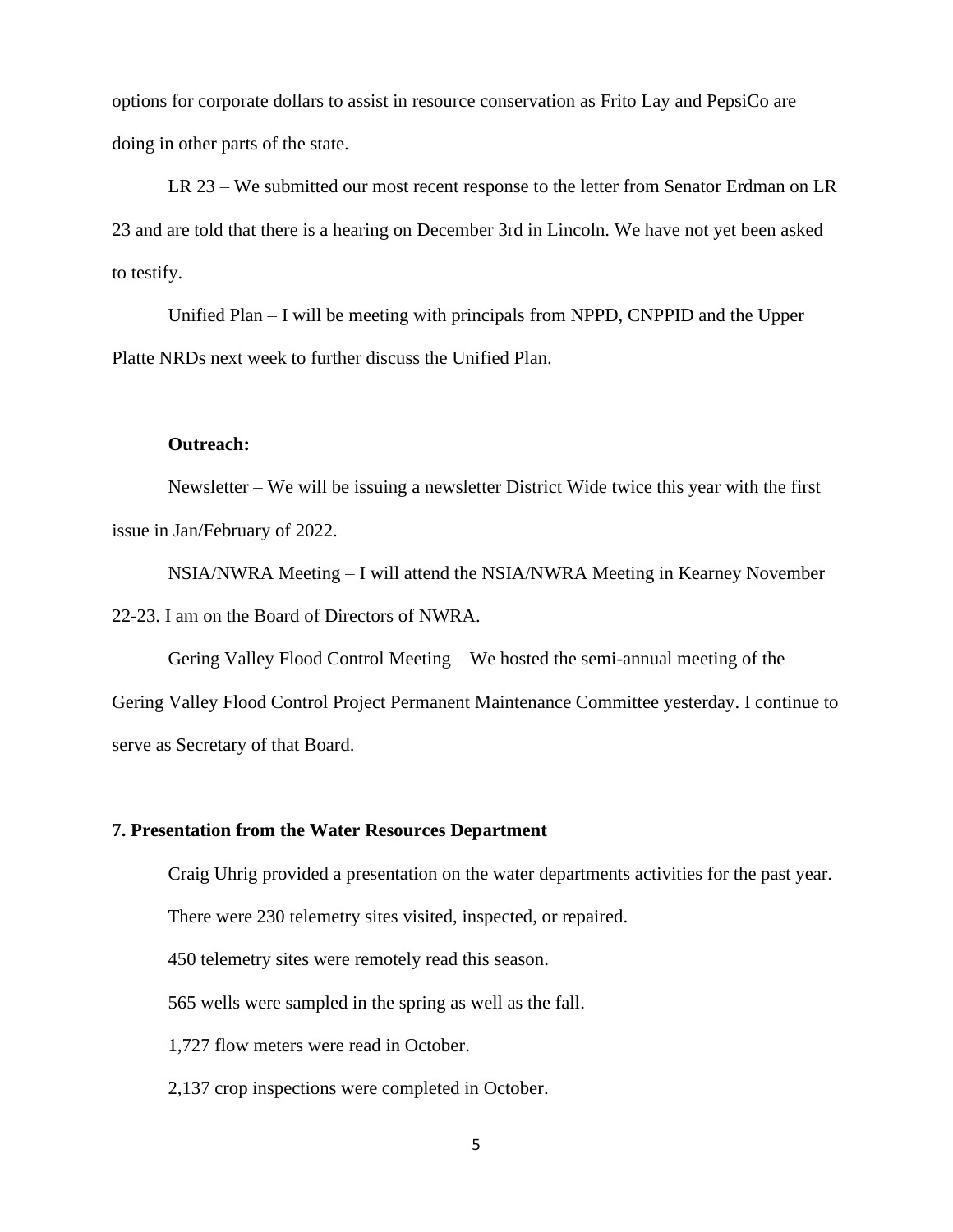149 no-meter locations were inspected.

334 flow meters were inspected and maintained.

52 meters were read monthly at the village of Harrisburg.

We are in the process of completing the hazard mitigation plan with 95% of the jurisdictions reported.

## **8. Presentation from ARI on the Small Watershed Study in Garden County**

Thad Kuntz from Adaptive Resources Inc. provided a report on the analysis completed concerning the small stream flows in Ash and Plum Creek located in eastern Garden County. Kuntz's analysis conclusions are below:

Only around 30% of the pumping affects these creeks in a 50-year timeframe.

Pumping is also already at or below the over appropriated area's allocation.

These streams likely also react to near term precipitation and the recharge from that.

#### **9. Preview from ARI on the Aquifer Life Study**

Kuntz provided a report on the Aquifer Life Study. His analysis conclusions are below: Much of the deeper Ogallala Aquifer in the area is showing increases in ground water levels, primarily due to recent increases in precipitation.

Two areas of concern are the deep Ogallala Channel near Albin and the area north of Lisco.

The deep Ogallala Channel near Albin is primarily affected by ground water depletions that are occurring across the state lines in Wyoming.

Kuntz's recommendations are below: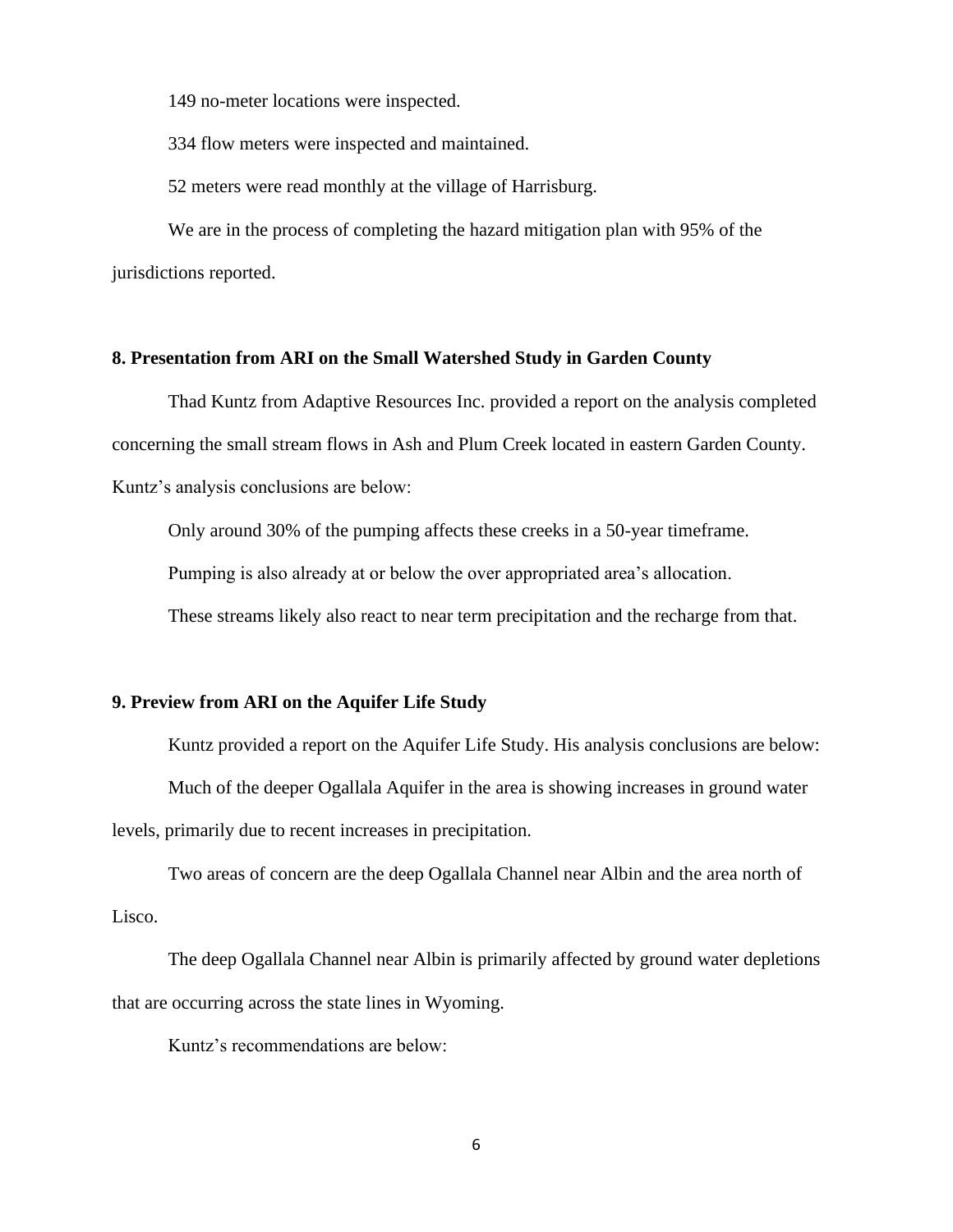Add extra monitor wells along the deep Ogallala Channel near Albin to the east to determine if these ground water level declines are moving farther into the district.

Add some monitor wells in the area north of Lisco to confirm the ground water level declines and continue to understand the local geology.

Continue to monitor ground water levels in these areas.

## **10. Consideration of the 2021 Long Range Implementation Plan**

 John Berge discussed the Long-Range Implementation Plan and asked for any questions on its content before the board took action. He stated the reason for planning is required by Statute Section 2-3277 that each natural resource district prepare and adopt a Long-Range Implementation Plan to summarize activities and project needs of the district. This plan will be reviewed and updated annually and sent to the Department of Natural Resources and the Nebraska Games and Parks Commission by October 1 each year. The purpose of the plan is to maintain a guide and implementing objectives mandated by statutes and to summarize programs, projects, and manpower necessary to meet those objectives. There were no alterations to the plan this year, other than *Section III – Assessment of Current and Projected Needs Parts A & B* which were updated, staff numbers as well as the table of budgeted amounts for current and planned activities.

# *Motion made by Darnall, seconded by Reuter to adopt the 2021 Long Range Implementation Plan. Motion passed.*

Ayes: Andreas, Darnall, Eirich, Henkel, Lapaseotes, Reuter Nay: none Abstain: none Absent: Deines, Westphal, Weinreis